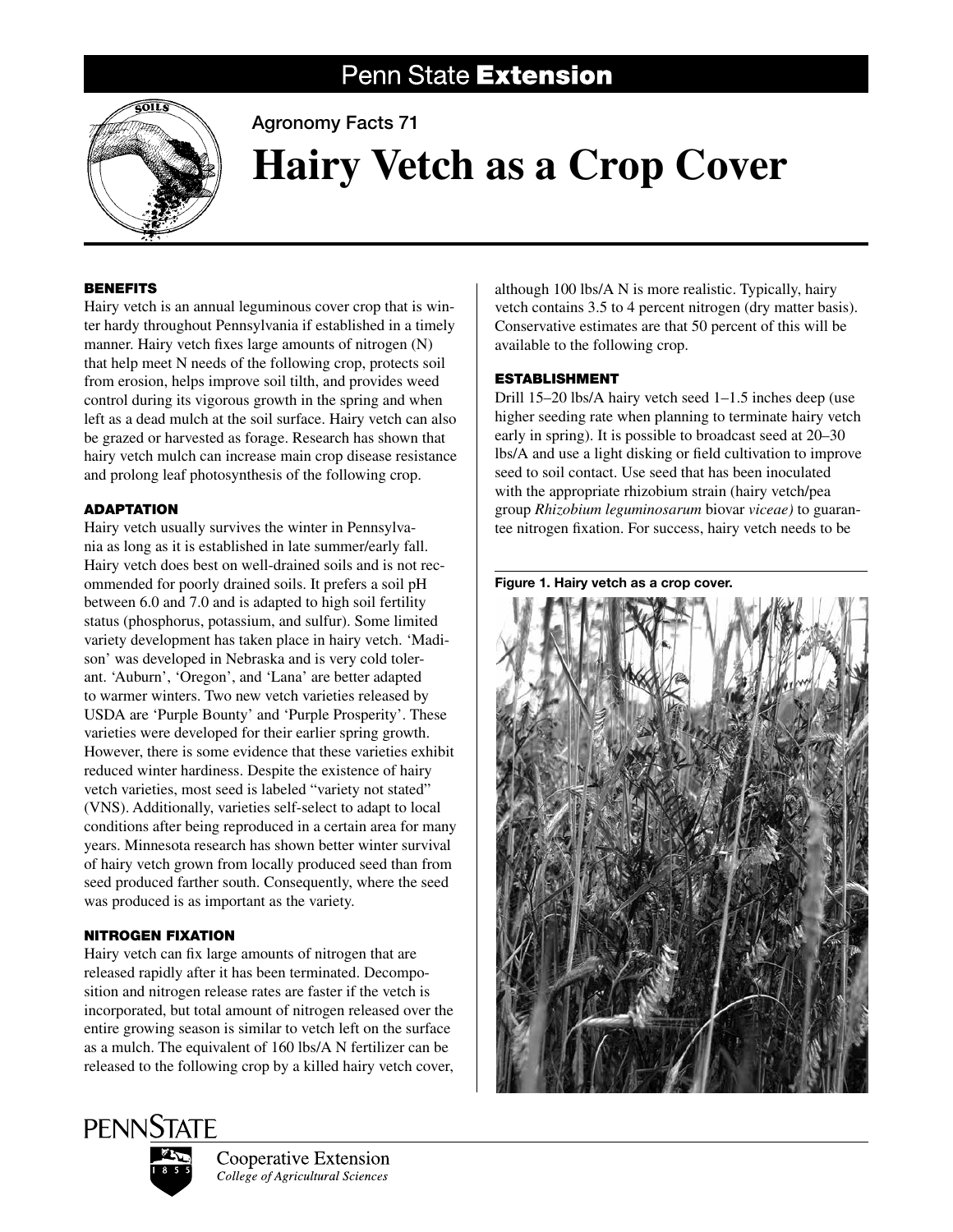established in late summer (before mid-August in northern Pennsylvania and higher altitudes; September 1 in central Pennsylvania; and before the middle of September in southern Pennsylvania). Later establishment will usually lead to a poor stand due to winterkill. If established more than three weeks prior to latest establishment date, hairy vetch may winter-kill due to excessive fall growth.

A good place in a crop rotation for hairy vetch establishment is after small grain harvest. Make sure crop residue from the previous crop is well distributed if establishing hairy vetch with no-till methods and kill existing vegetation with a burndown herbicide. More often than not, a fair amount of volunteer small grain will come up with the hairy vetch in the fall. This should be considered an advantage rather than a disadvantage. The small grains provide a quick cover, whereas the hairy vetch grows slowly in the fall. The small grains help retain and absorb nutrients such as nitrogen, phosphorus, and potassium. The small grains also provide mulch that is more resistant to decomposition and contributes to the buildup of soil organic matter. The C/N (carbon-to-nitrogen) ratio of the residue tends to be lower if the small grain is grown in companion with hairy vetch, contributing to faster decomposition of the small grain residue and less nitrogen immobilization.

Each small grain/hairy vetch mixture has its advantages and drawbacks. In a mixed stand of hairy vetch and oats, the oats provide quick cover and capture snow that helps protect the young vetch seedlings in the winter. Since oats winter-kill in most of Pennsylvania, there will be a pure hairy vetch stand left in the spring. If the companion is rye, triticale, wheat, or barley, the small grain will survive the winter with the hairy vetch. The small grain provides quick cover and the vetch climbs up into the small grains in the spring. Research in Maryland has shown that hairy vetch mixed with rye fixes almost the same amount of nitrogen as if it were grown without a companion. If volunteer small grain cannot be counted on, then it is recommended to seed a hairy vetch/small grain mix instead of pure hairy vetch. In this case, use no more than 2 bushels/A of oats or 1 bushel/A of rye, triticale, wheat, or barley mixed with a full seeding rate of hairy vetch. In spring, triticale and wheat mature at about the same time as hairy vetch, whereas rye will mature

prior to hairy vetch flowering. Wheat and triticale may therefore be better suited in combination with hairy vetch if the goal is to terminate both at about the same stage of maturity prior to seed production.

It is possible to establish hairy vetch after early corn silage harvest in parts of Pennsylvania. However, attention needs to be paid to the herbicide program used; check the rotational restrictions on the label or in the *Penn State Agronomy Guide*. Although hairy vetch is not generally included as a rotational crop on the herbicide label, alfalfa and clover rotational restrictions should be similar to hairy vetch. Another option is to broadcast hairy vetch in standing soybeans, but this is uncommon because of the expense of the seed and the higher risk of failure with this method than if vetch is drilled. Seeding hairy vetch after corn grain or soybean harvest is not recommended because the vetch is then unlikely to survive the winter.

#### Management

Little management is usually required once hairy vetch is established. Fertilizer is usually not needed, and N fertilizer or manure applications can be detrimental because they stimulate grasses and small grains to be more competitive. Avoid traffic on hairy vetch as the wheels can destroy small seedlings as well as large plants.

#### **TERMINATION**

To fix much nitrogen, the hairy vetch should not be terminated too early in the spring (Table 1). This means that hairy vetch should be terminated after May 1 in southern Pennsylvania, after May 10 in central Pennsylvania, and after May 20 in northern Pennsylvania and higher altitudes. The vetch will still accumulate more nitrogen until early or mid-June, but the producer may wish to terminate the vetch before that to allow timely corn planting.

A good herbicide program to terminate hairy vetch is a mix of glyphosate and 2,4-D or dicamba (Table 2). Glyphosate alone is not a recommended program to kill a legume such as hairy vetch since its performance is variable. Plant growth regulators such as 2,4-D and dicamba are effective but also require some delay (1–2 weeks) between application and corn planting to avoid corn herbicide injury. For

| Table 1. Effect of termination date of hairy vetch in central Pennsylvania (established mid-August). |                                                   |                                            |                                          |                                                        |  |  |
|------------------------------------------------------------------------------------------------------|---------------------------------------------------|--------------------------------------------|------------------------------------------|--------------------------------------------------------|--|--|
| <b>VETCH</b><br><b>TERMINATION DATE</b>                                                              | <b>VETCH DRY MATTER</b><br><b>BIOMASS (LBS/A)</b> | <b>VETCH N</b><br><b>CONCENTRATION (%)</b> | <b>VETCH N</b><br><b>CONTENT (LBS/A)</b> | <b>ESTIMATED N</b><br><b>FERTILIZER VALUE (LBS/A)*</b> |  |  |
| 2007                                                                                                 |                                                   |                                            |                                          |                                                        |  |  |
| Early (May 4)                                                                                        | 1.400                                             | 3.82                                       | 55                                       | 27                                                     |  |  |
| Middle (May 15)                                                                                      | 4,300                                             | 4.43                                       | 190                                      | 95                                                     |  |  |
| Late (May 31)                                                                                        | 6.600                                             | 4.15                                       | 274                                      | 137                                                    |  |  |
| 2008                                                                                                 |                                                   |                                            |                                          |                                                        |  |  |
| Early (May 1)                                                                                        | 3.200                                             | 2.49                                       | 80                                       | 40                                                     |  |  |
| Middle (May 14)                                                                                      | 4,000                                             | 2.92                                       | 117                                      | 58                                                     |  |  |
| Late (May $31$ )                                                                                     | 4,400                                             | 4.55                                       | 199                                      | 100                                                    |  |  |

\*Estimated based on 50 percent availability of vetch N. Data courtesy of Robert Gallagher.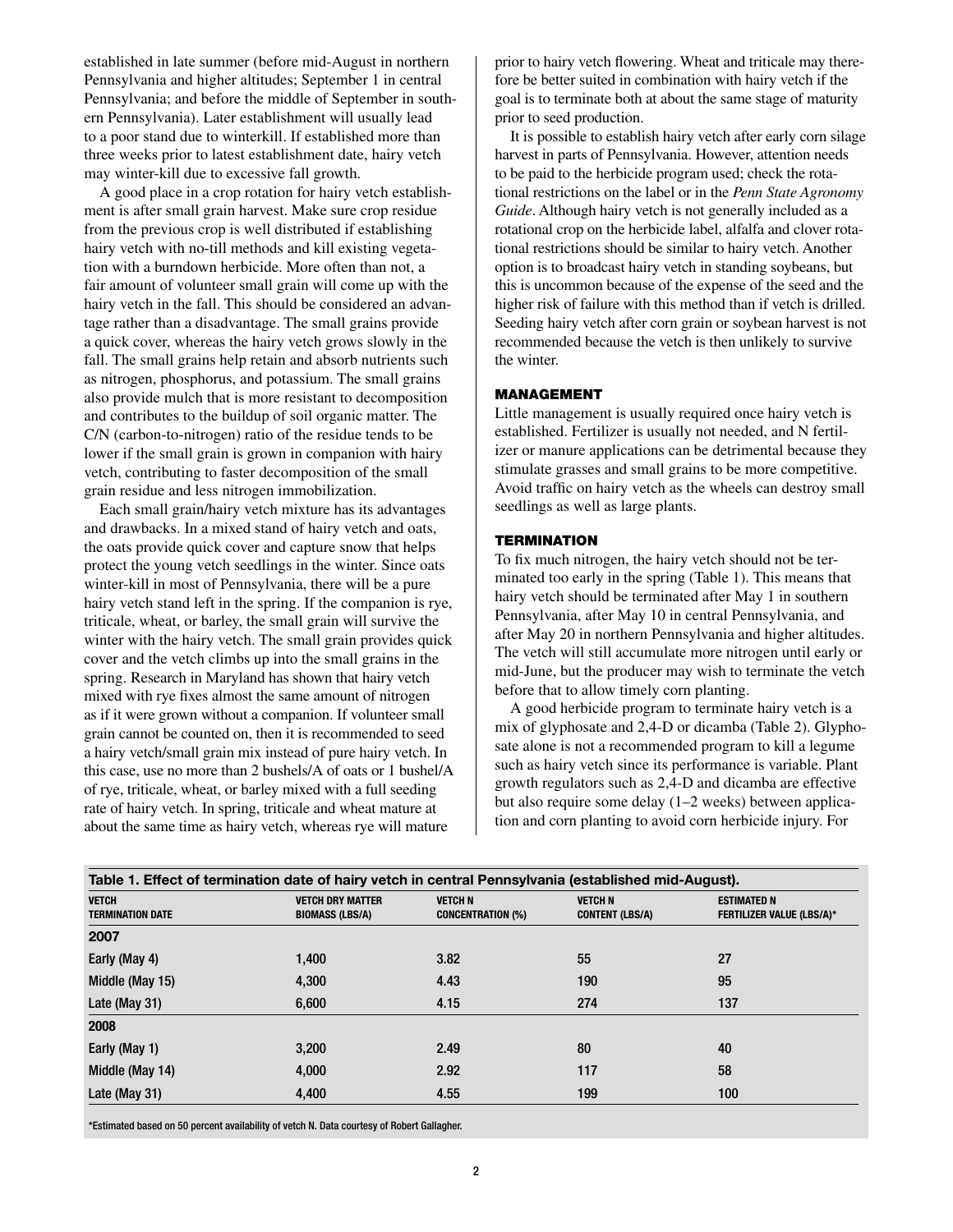faster dessication, use paraquat and 2,4-D or paraquat and atrazine. Several other herbicides may also help manage hairy vetch in corn without having to delay corn planting. Using a herbicide for termination of hairy vetch and no-till establishment of the following crop helps maintain more benefits such as superior soil protection and greater moisture conservation than if tillage is used. The hairy vetch should be allowed to dry down for about 10–14 days to facilitate ease of planting. The threat of hair pinning of residue in the seed slot is greatest when no-till planting into a vetch cover that is dying but not dry and crisp. Monitor seeding depth of corn and that hairy vetch vines do not wrap around row cleaners. If the latter occurs, lift row cleaners up.

If tillage is used, it is important to realize that most conservation tillage tools such as chisel plows or disks are unlikely to completely kill the hairy vetch. The vines of hairy vetch, which can be 4 feet tall, tend to wrap around chisel shanks, making this tool unsuitable to incorporate hairy vetch cover crops. If using a chisel plow, it is recommended to shred the vetch using a tool such as a flail mower before plowing. Vetch does not tend to wrap around disk plow assemblies, but incorporation of the vetch may not be sufficient to allow seedbed preparation. The moldboard plow is the most effective tillage tool for fully incorporating and killing a heavy hairy vetch stand. It is important to have a lead coulter in front of each plow bottom to avoid wrapping of hairy vetch vines on the standard assembly. Unfortunately, the moldboard plow has been shown to have greater

negative effect on soil than any other common tillage tool used in field crop production.

Organic growers are interested in using hairy vetch and no-till corn, but they cannot use herbicides. Investigations have started into killing hairy vetch with a hollow drum with blunt blades and then no-tilling corn into the mulch. The timing of this practice is essential for success. Penn State research has shown that hairy vetch is consistently killed when rolled after the first pods appear on the vetch plants, which is not until late May in southern Pennsylvania and early to mid-June in central Pennsylvania. Rolling and immediately planting has provided the greatest vetch control and weed suppression. The thick vetch mulch provides a good weed-suppressing mat, making further weed control usually unnecessary. It is important to minimize mulch and soil disturbance when planting the main crop to avoid stirring up weed seeds. If the hairy vetch mulch does not adequately control weeds in this system, additional control measures using a high-residue cultivator or other postemergence strategies will be necessary.

Hairy vetch contains from 0 to 25 percent hard seed (seed that does not immediately germinate). This seed can come up in future years as a weed in winter small grains. Research is ongoing to develop methods to reduce hard seed by scarification or other methods. At present it is recommended to use hairy vetch no more than once every three years in the rotation to avoid problems with volunteer vetch in small grains.

| Table 2. Effectiveness of herbicides for control of selected legume cover crops. |                                 |                    |                       |                            |  |  |
|----------------------------------------------------------------------------------|---------------------------------|--------------------|-----------------------|----------------------------|--|--|
|                                                                                  | <b>RATE (LBS AE OR AI/ACRE)</b> | <b>HAIRY VETCH</b> | <b>CRIMSON CLOVER</b> | <b>AUSTRIAN WINTER PEA</b> |  |  |
| Glyphosate <sup>1</sup>                                                          | 0.37                            | 6                  | հ                     |                            |  |  |
|                                                                                  | 0.75                            |                    |                       |                            |  |  |
|                                                                                  | 1.50                            | 8                  | 8                     | 8                          |  |  |
| Paraquat                                                                         | 0.50                            |                    |                       |                            |  |  |
|                                                                                  | 0.75                            | 8                  |                       | 8                          |  |  |
| <b>2,4-D LVE</b>                                                                 | 0.25                            | $8+$               |                       | 8                          |  |  |
|                                                                                  | 0.50                            | $9+$               | 8                     | 9                          |  |  |
| <b>Dicamba</b>                                                                   | 0.25                            | $8+$               | $8+$                  | $8+$                       |  |  |
|                                                                                  | 0.50                            | $9+$               | $9+$                  | $9+$                       |  |  |
| $2,4-D + dicamba$                                                                | $0.50 + 0.25$                   | 10                 | 10                    | 10                         |  |  |
|                                                                                  | $0.50 + 0.50$                   | 10                 | 10                    | 10                         |  |  |
| Clopyralid                                                                       | 0.195                           | 9                  | 9                     | 9                          |  |  |
| <b>Atrazine</b>                                                                  | 1.00                            |                    |                       |                            |  |  |
|                                                                                  | 2.00                            | 8                  | 8                     | 8                          |  |  |
| Paraquat + 2,4-D LVE                                                             | $0.75 + 0.25$                   | $9+$               | 9                     | 9                          |  |  |
| Glyphosate $+ 2,4$ -D LVE                                                        | $0.75 + 0.25$                   | 9                  | 9                     | 9                          |  |  |
| Paraquat + atrazine                                                              | $0.75 + 1.0$                    | 9                  | 9                     | 9                          |  |  |
| Glyphosate $+$ atrazine                                                          | $0.75 + 1.0$                    | 8                  | 8                     | 8                          |  |  |

Ratings are based on labeled application rates ( $0 =$  no control,  $10 =$  complete control). Results may differ with variations in cover crop size, temperature, and rainfall. Only glyphosate, paraquat, or 2,4-D may be used prior to seeding soybean. Follow label guidelines. Herbicides should be applied to cover crops with at least 6 inches of spring growth.

1. Glyphosate rate in lbs ae/acre; 0.5 lb paraquat = 2 pt Gramoxone Inteon; 0.195 lbs clopyralid = 5 oz Hornet 78.5WDG or 6.7 fl oz Stinger 3S.